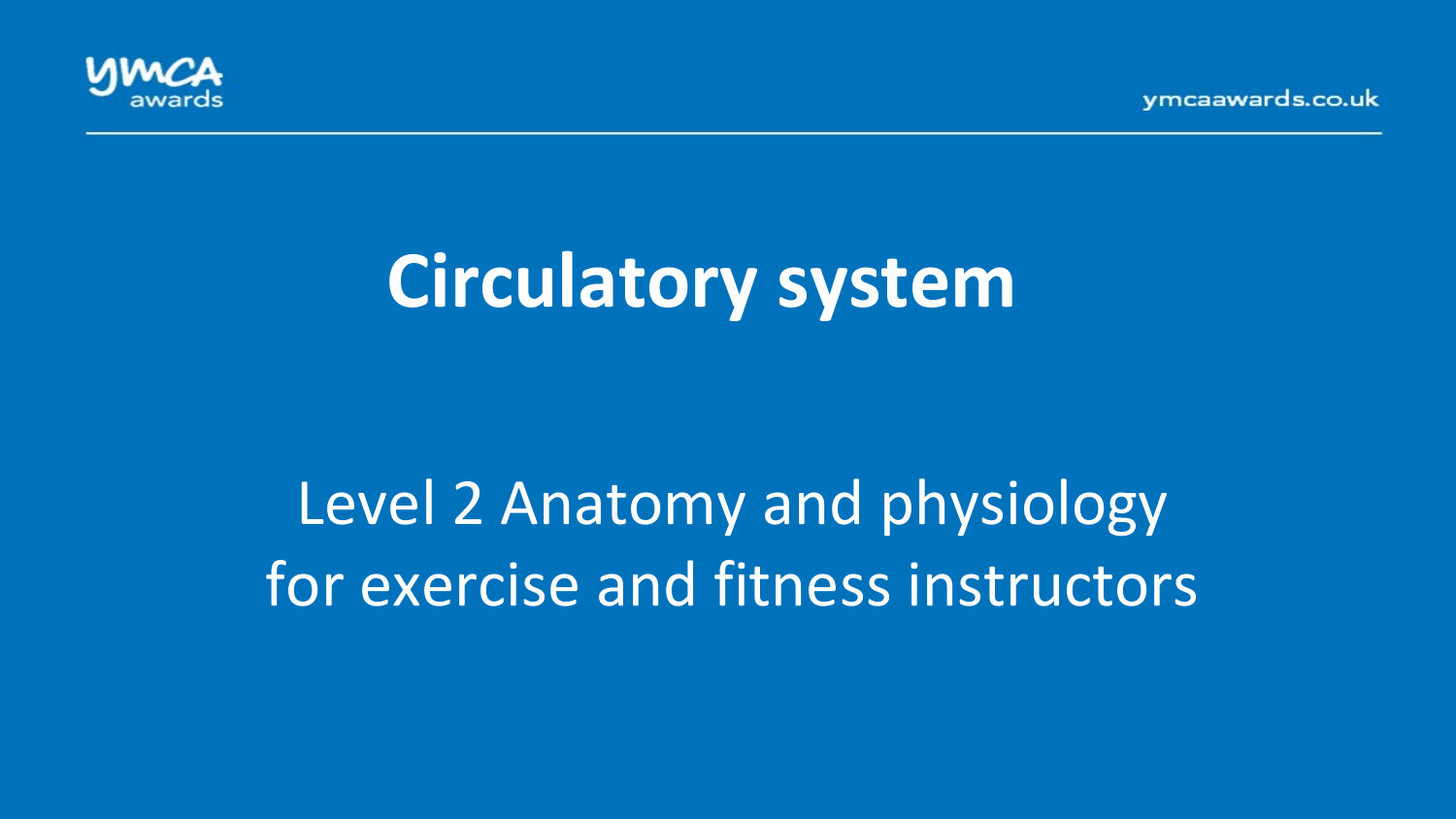

#### Learning outcomes

By the end of this session you will be able to:

- $-$  Identify the location and function of the heart
- $-$  Describe the structure of the heart
- $-$  Describe how blood moves through the four chambers of the heart
- Describe systemic and pulmonary circulation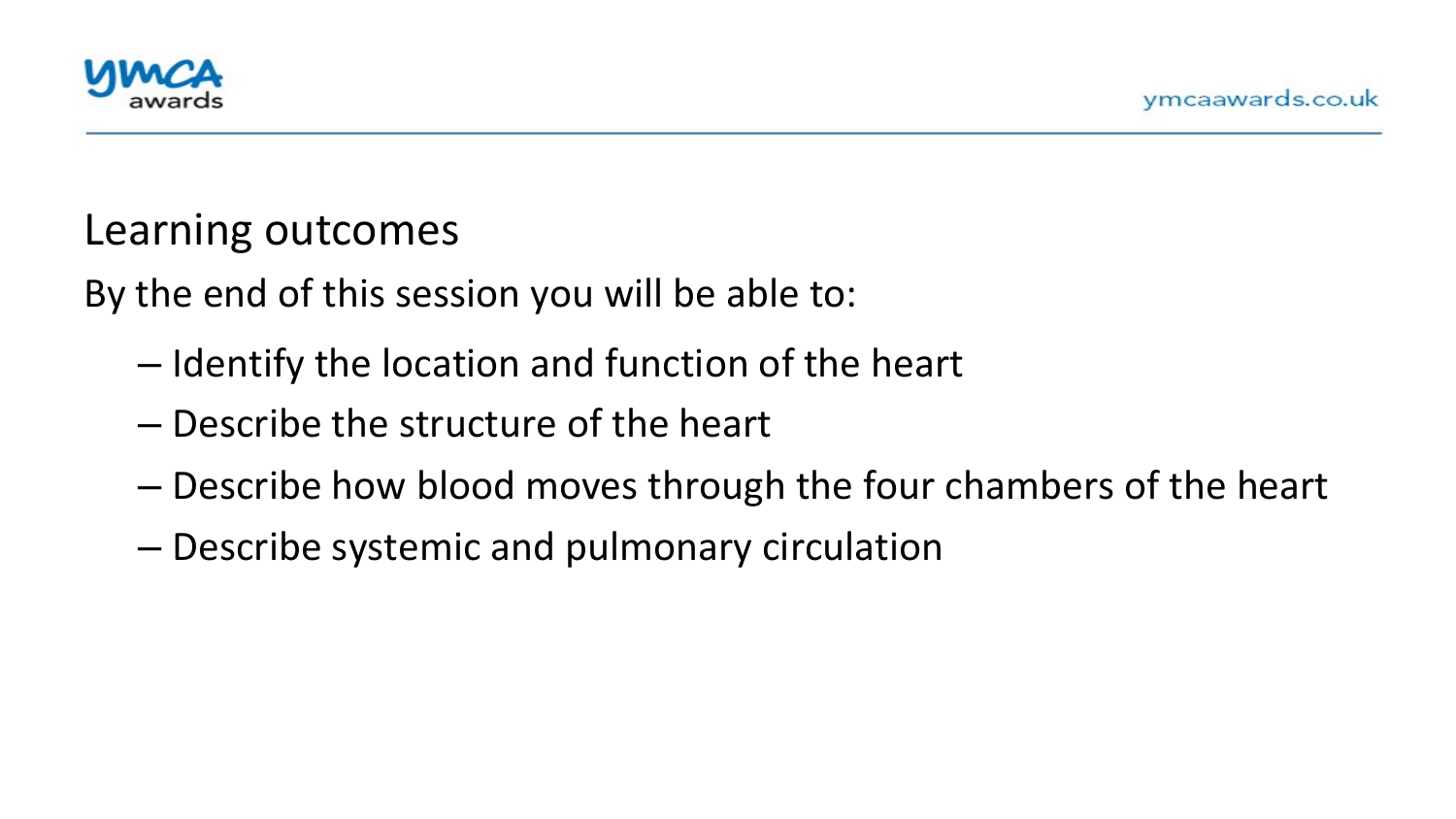

#### Learning outcomes

By the end of this session you will be able to:

- Describe the structure and functions of blood vessels
- Define blood pressure
- Identify blood pressure classifications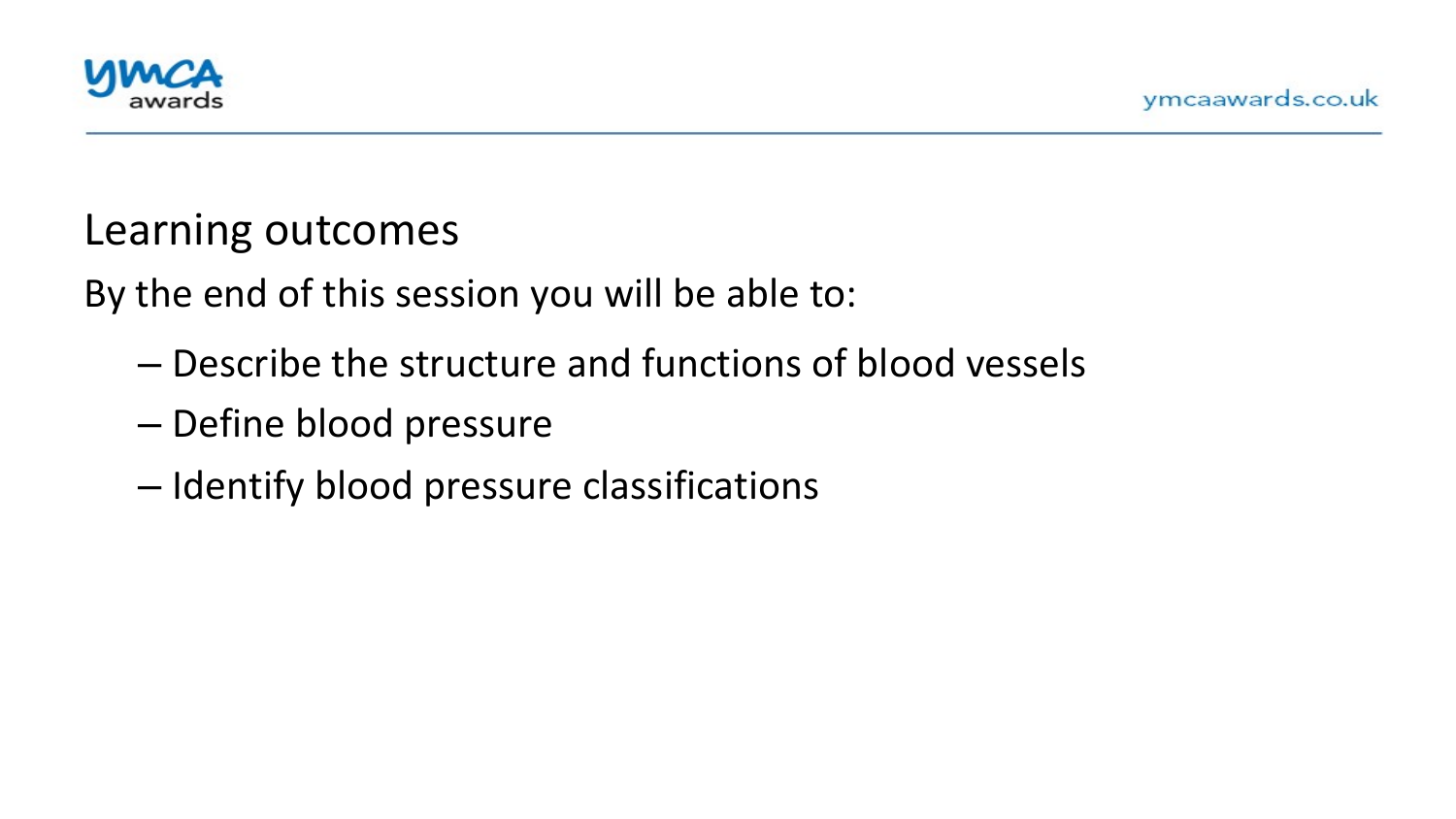

- Located in the chest, slightly to the left
- About the size of an adult clenched fist
- A muscular pump that circulates blood around the body
	- Circulates oxygen and nutrients to the body within the blood
	- Circulates carbon dioxide and waste products to be expelled from the body within the blood
- Heart walls formed from cardiac muscle (myocardium)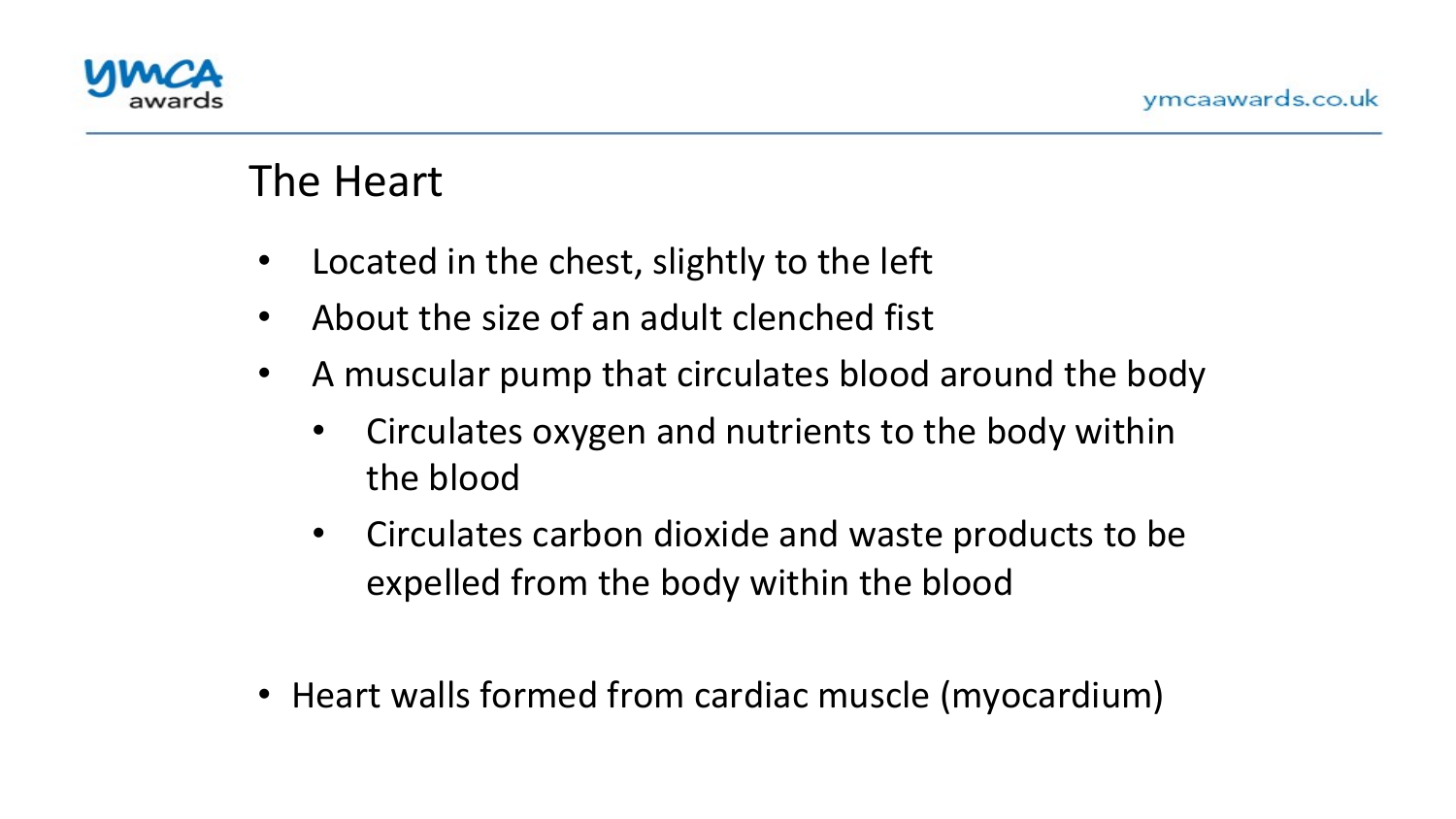

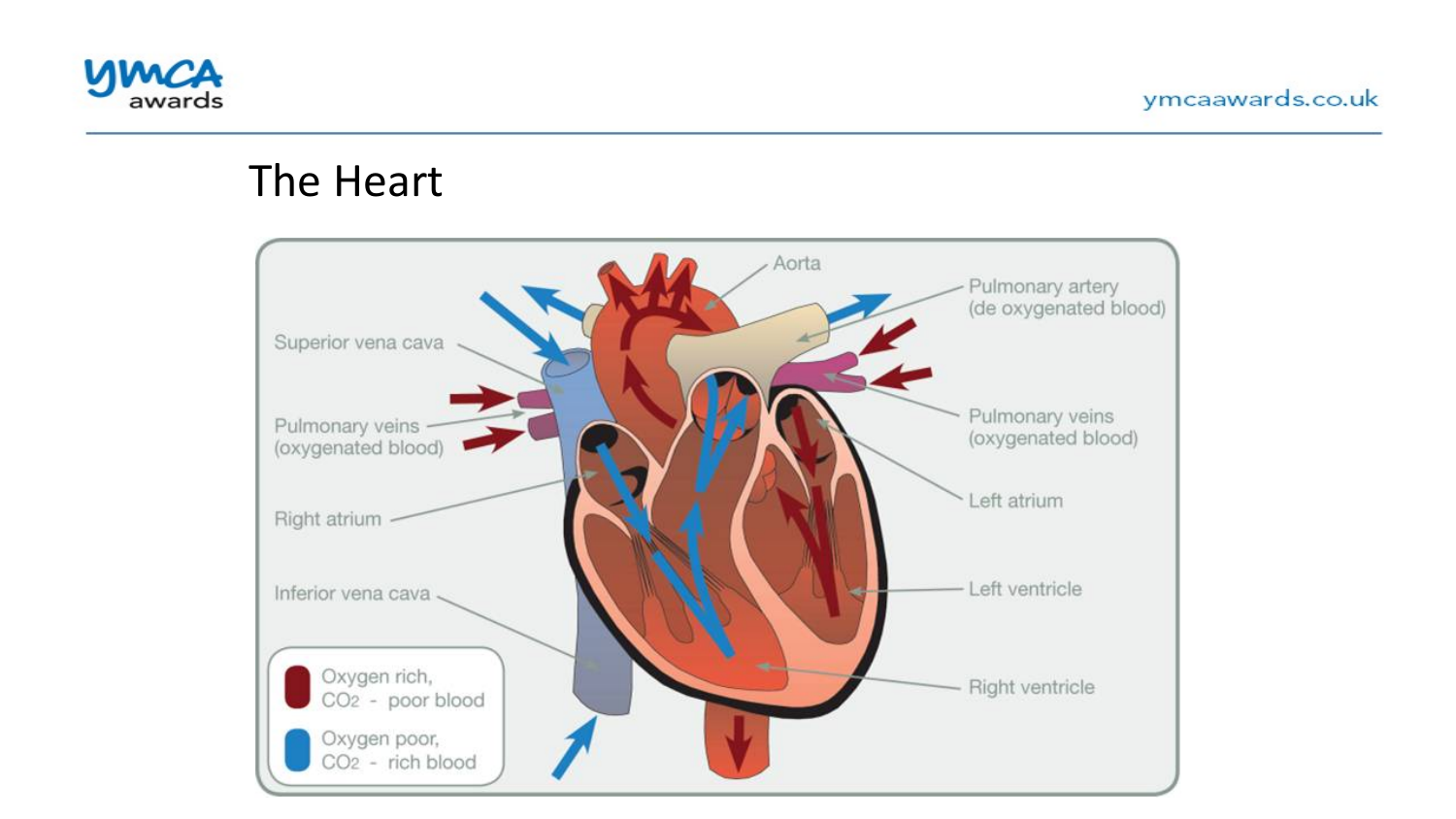



Two halves

- Right, deoxygenated blood
- Left, oxygenated blood

Four chambers

- 2 upper collecting chambers atria
- 2 lower pumping chambers ventricles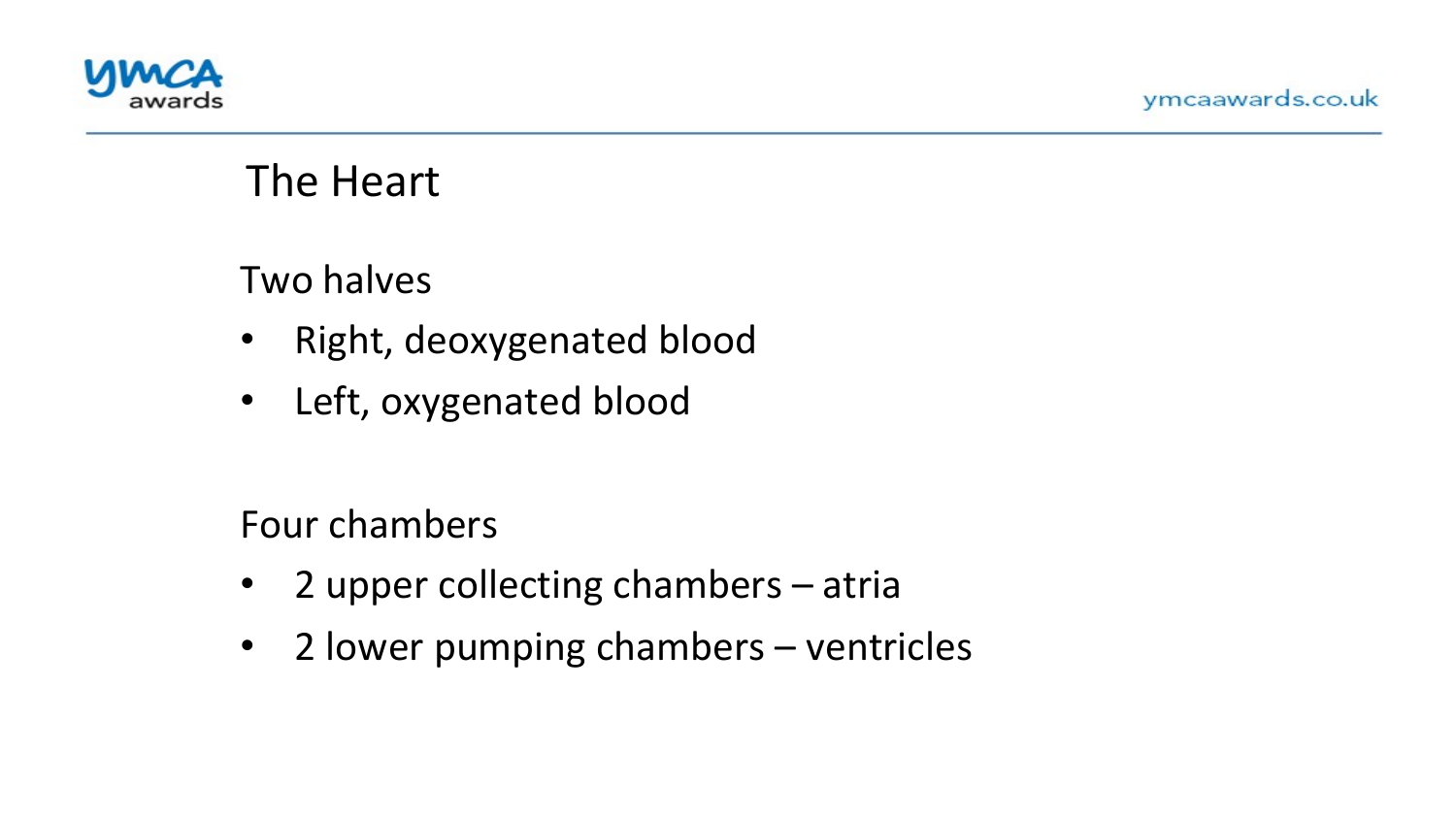

- Atria are smaller than the ventricles and have less muscular walls
- The left ventricle has thicker, more muscular walls than the right ventricle to enable it to pump blood to the body via the aorta
- Valves ensure the flow is one way
- Coronary arteries supply the heart muscle with oxygenated blood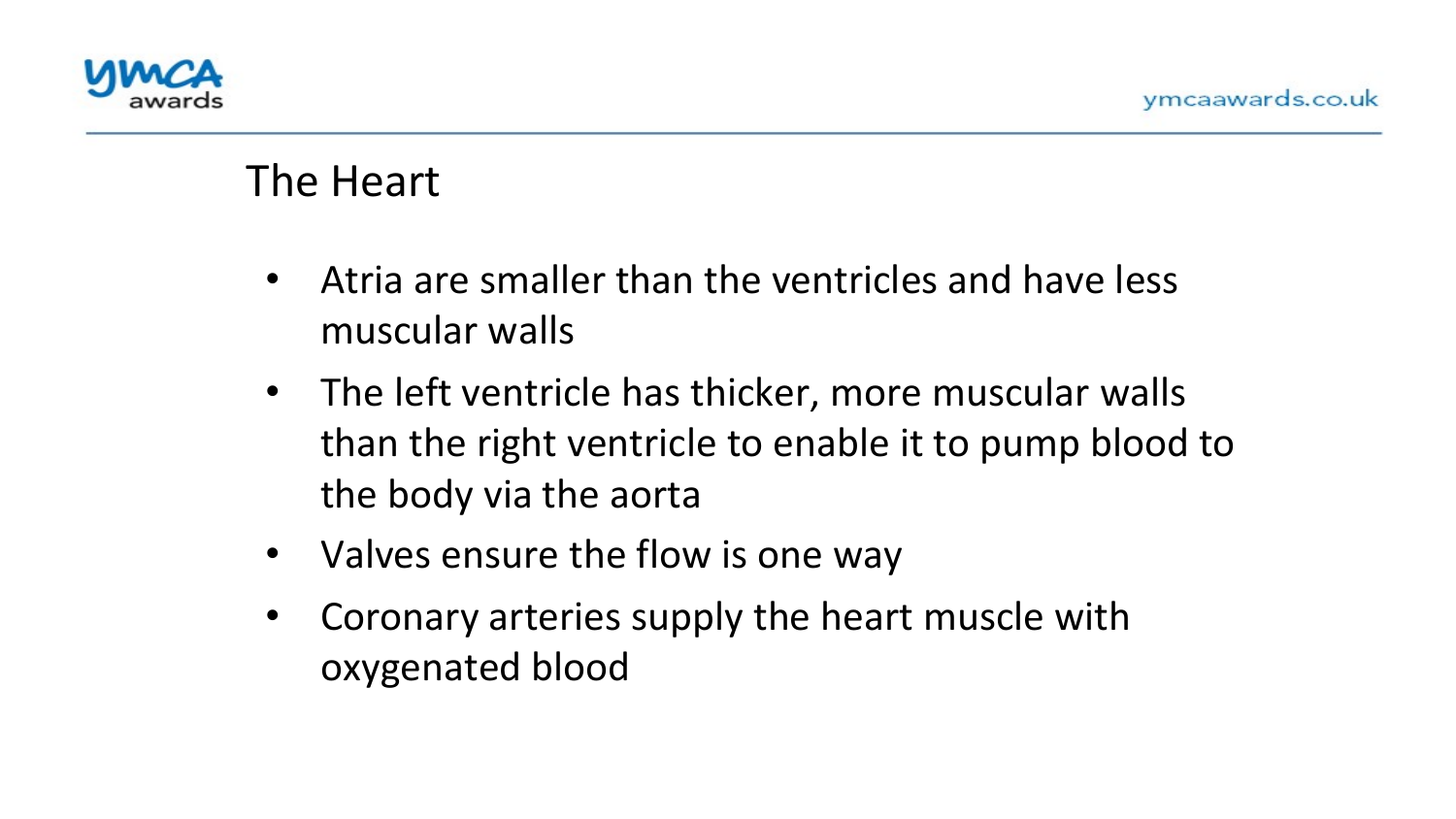

- Atrioventricular valves (tricuspid valve and bicuspid or mitral valve)
- Semilunar valves (pulmonary valve on right and aortic valve on left)
- Sinoatrial valve the pacemaker of the heart which initiates the heartbeat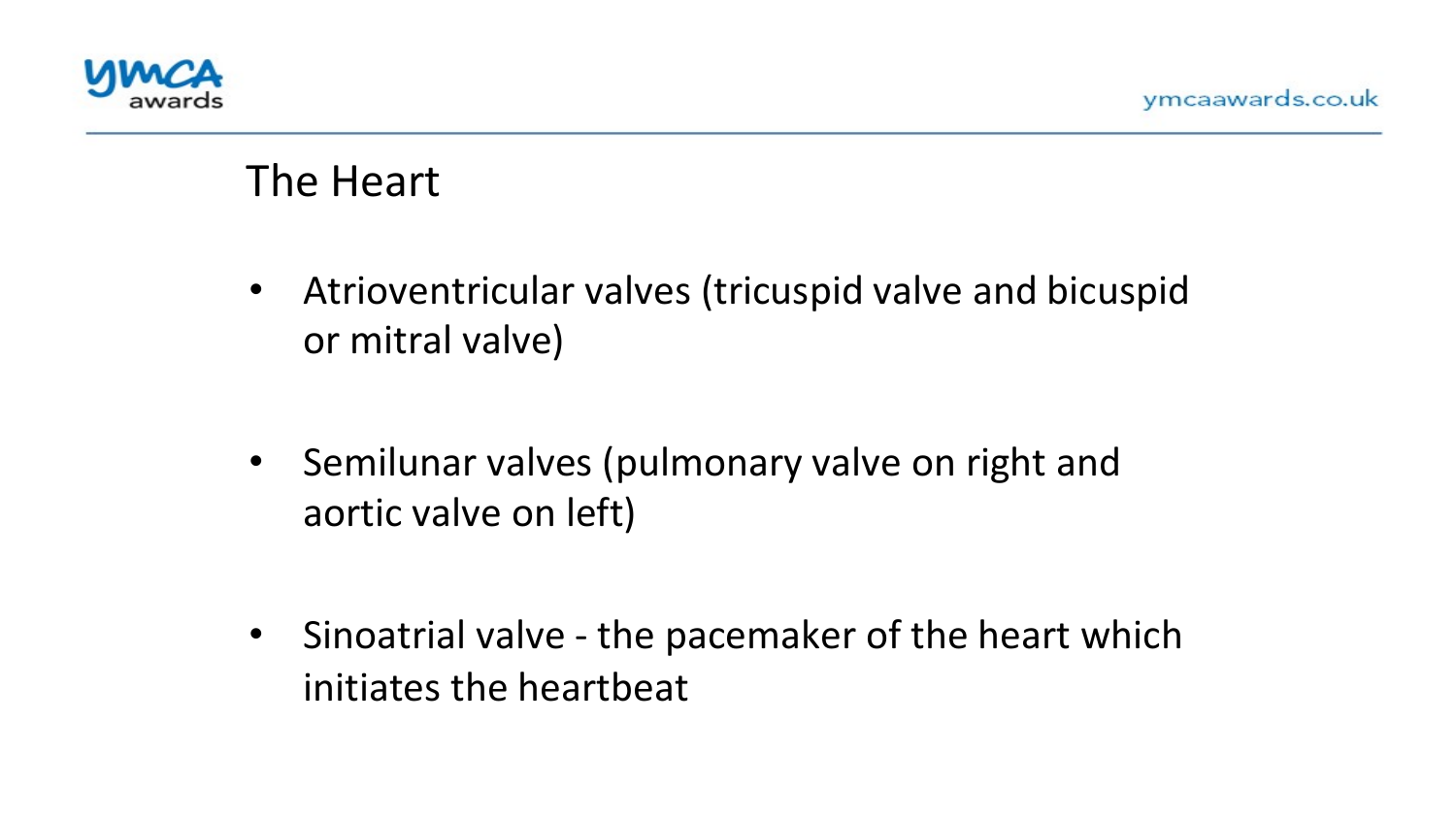

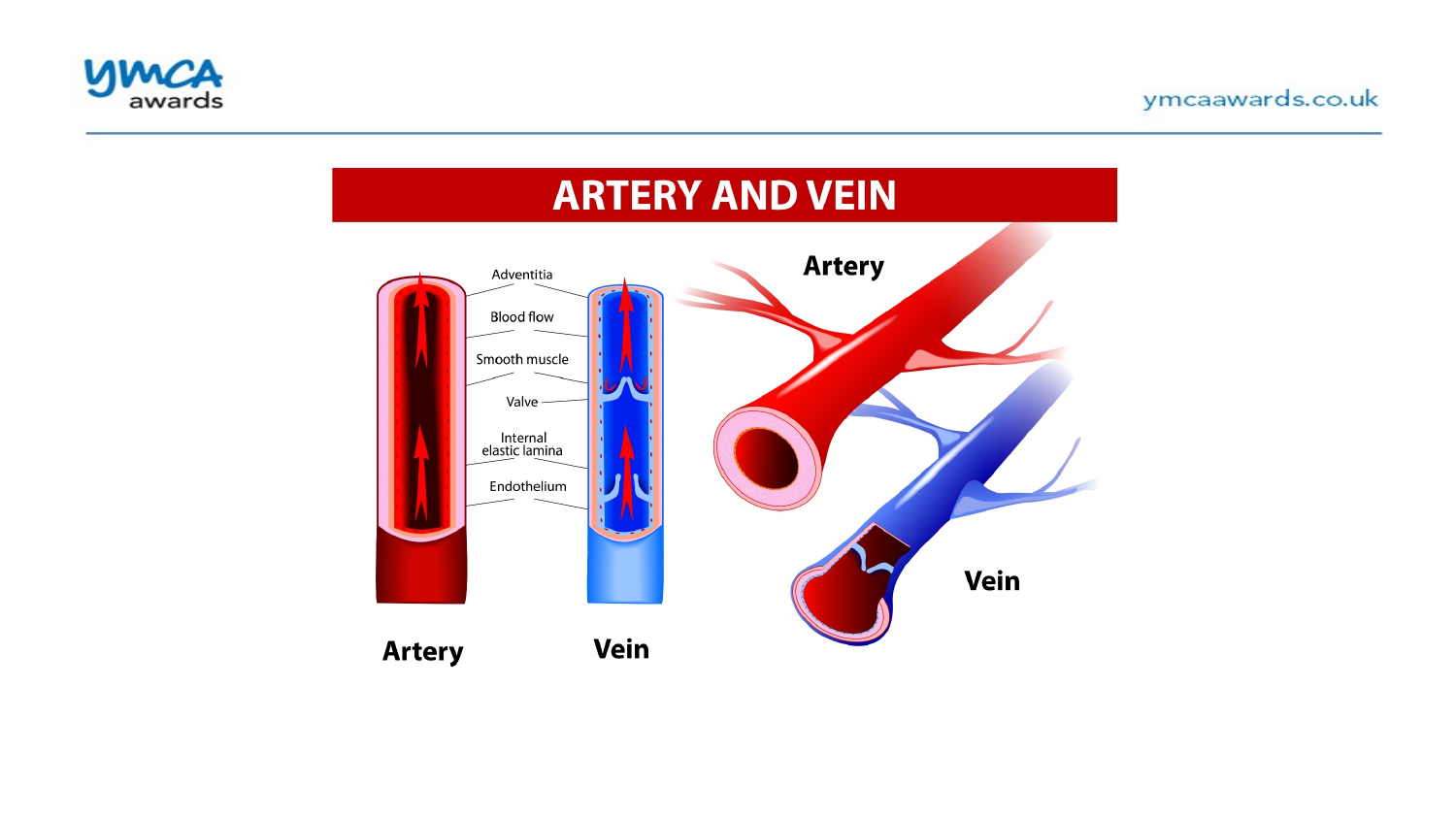

# Arteries

- Arteries carry oxygenated blood away from the heart supplying vital organs and tissues\* **Remember 'A' = 'A'way**
- Thicker, smooth muscular wall to allow blood to be shunted around the body
- Dealing with blood under high pressure
- The aorta is the major artery that carries blood from the left ventricle to the body

\* except for the pulmonary artery - transports deoxygenated blood from the heart to the lungs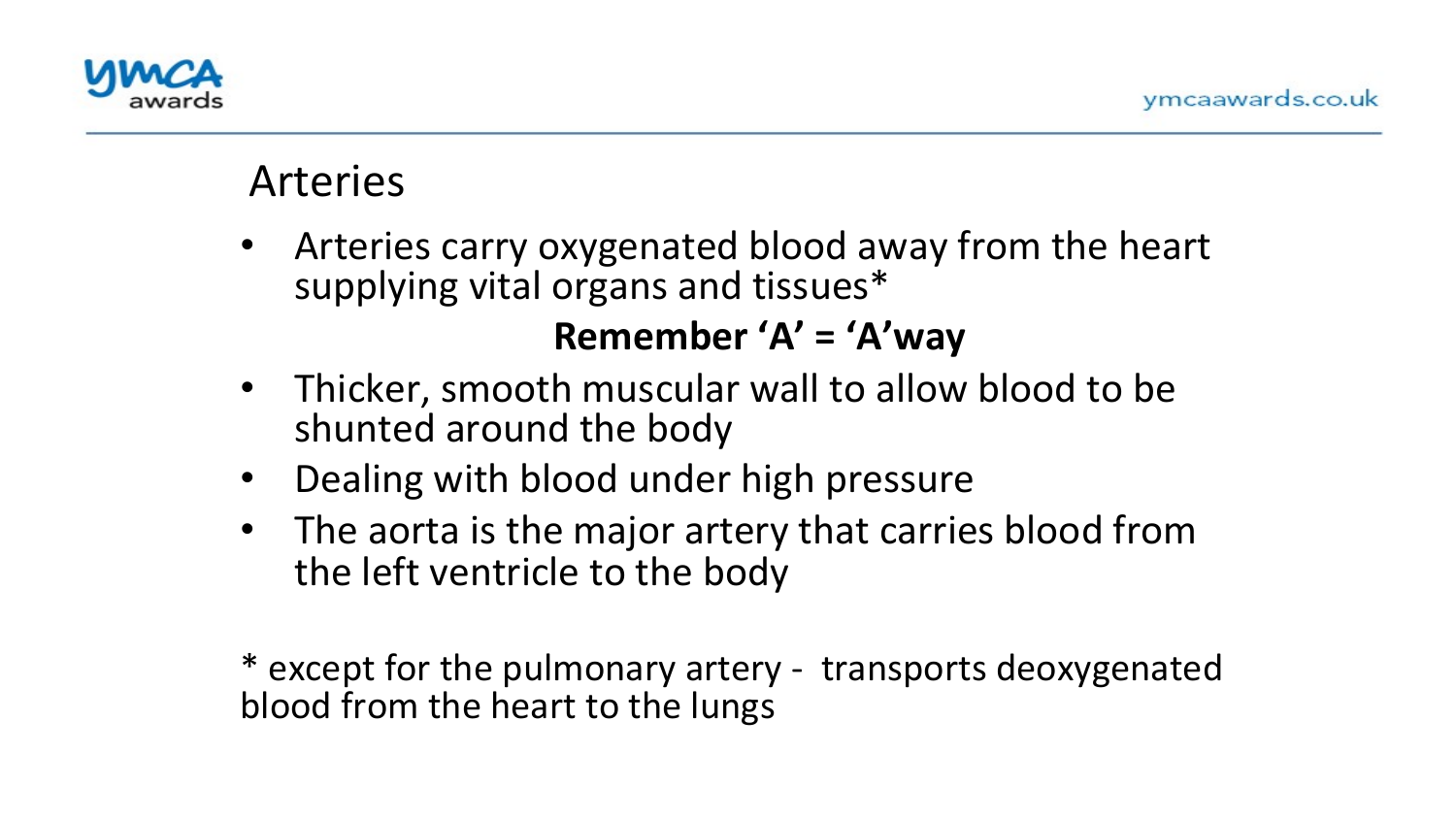

#### **Arteries**

The vena cava has two branches (inferior and superior) and returns blood from the body back to the right atrium

The pulmonary veins return blood back to the left atrium 

Arterioles are smaller versions of arteries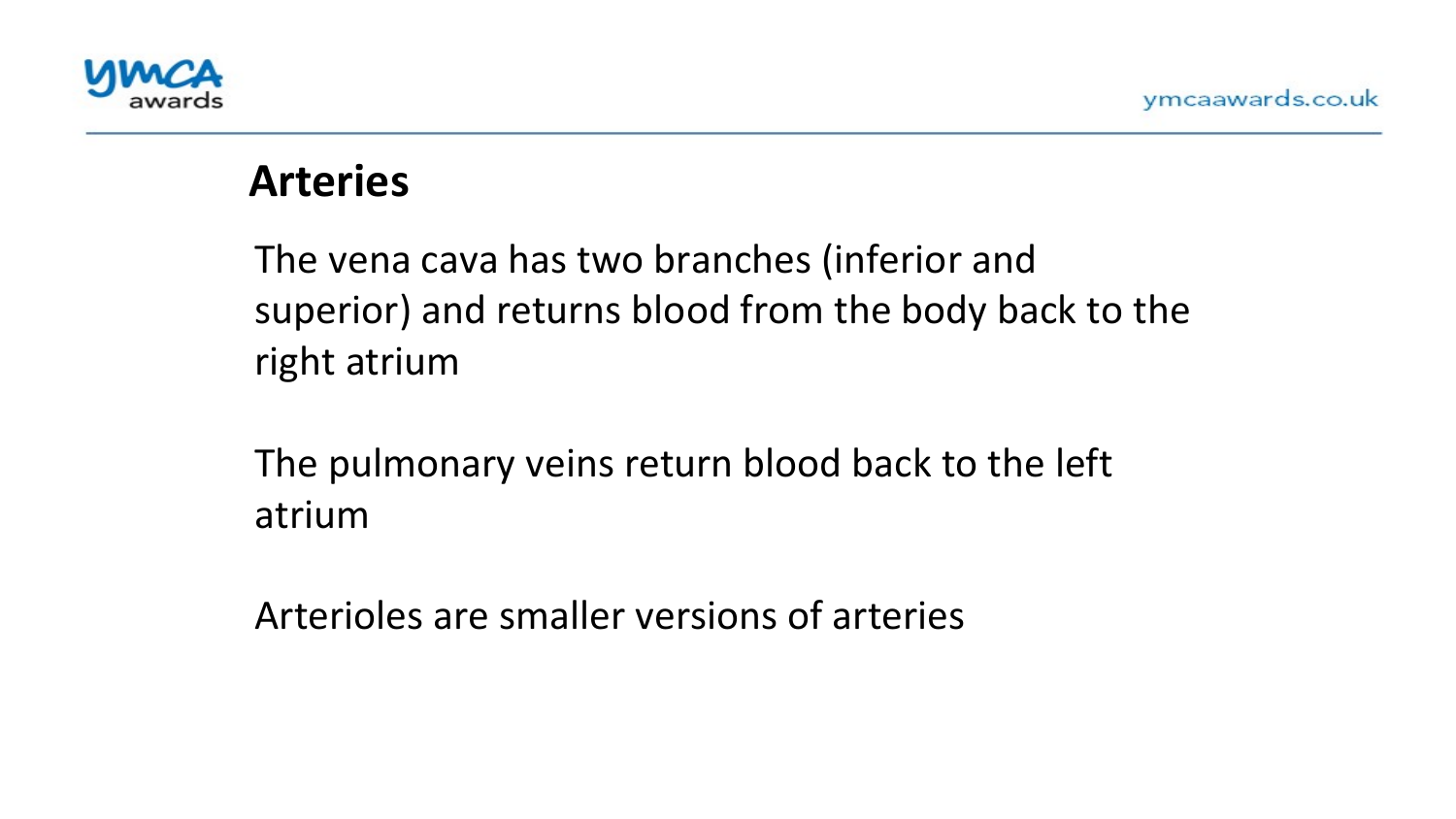

# Veins

- Veins carry deoxygenated blood back towards the heart\* Remember 'Ve-in' = 'way in'
- Thinner, less muscular wall
- One-way return valves to assist blood flow back to the heart and prevent back flow
- Require the assistance of skeletal muscle to help venous return
- Venules are smaller versions of veins

\* except for the pulmonary vein - transports oxygenated blood from the lungs to the heart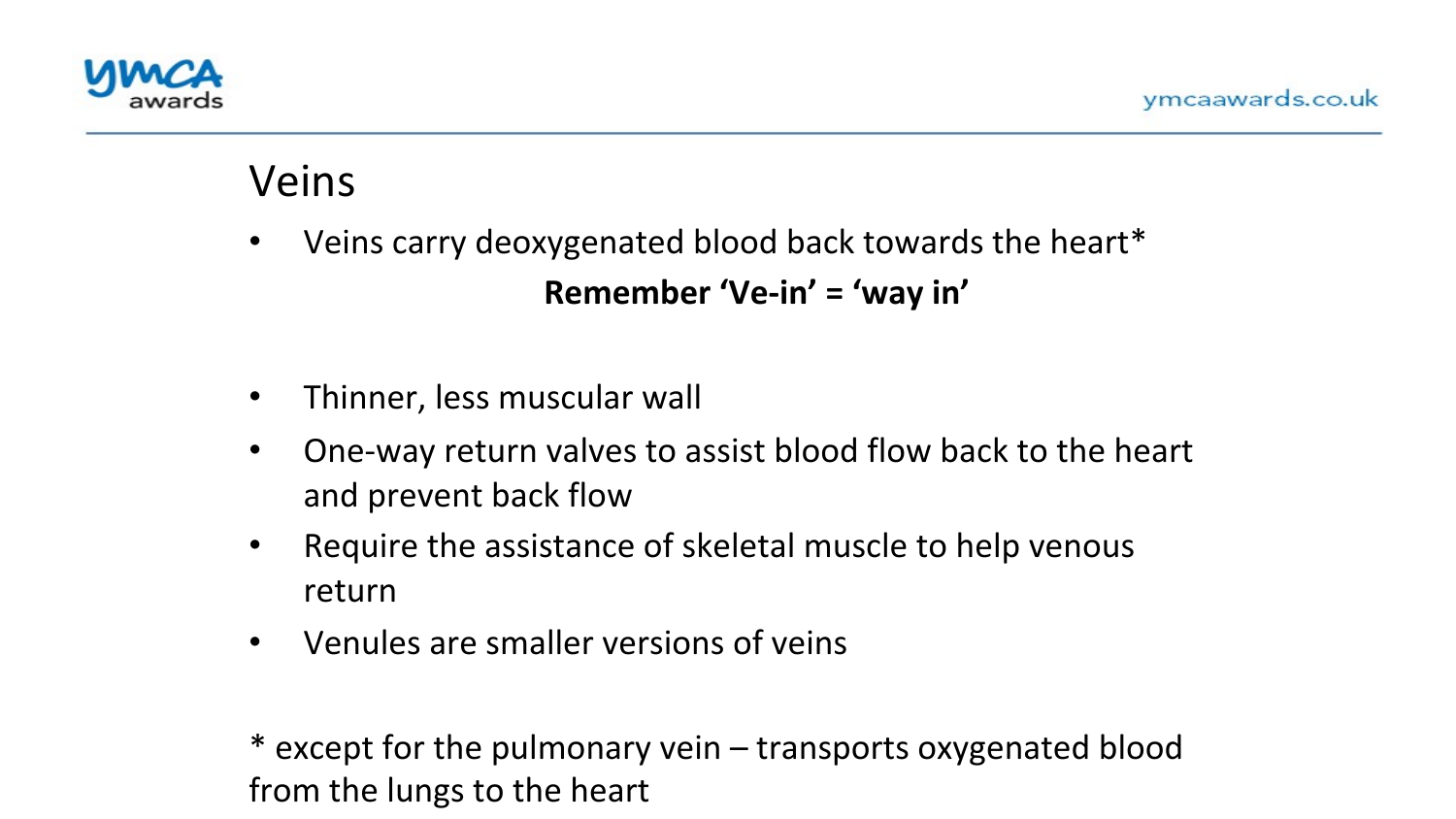

# **Capillaries**

- Arteries become smaller to form arterioles which link to capillaries
- Capillaries are one cell thick to allow gaseous exchange
- From the capillaries venules take blood into the veins, into the Vena Cavae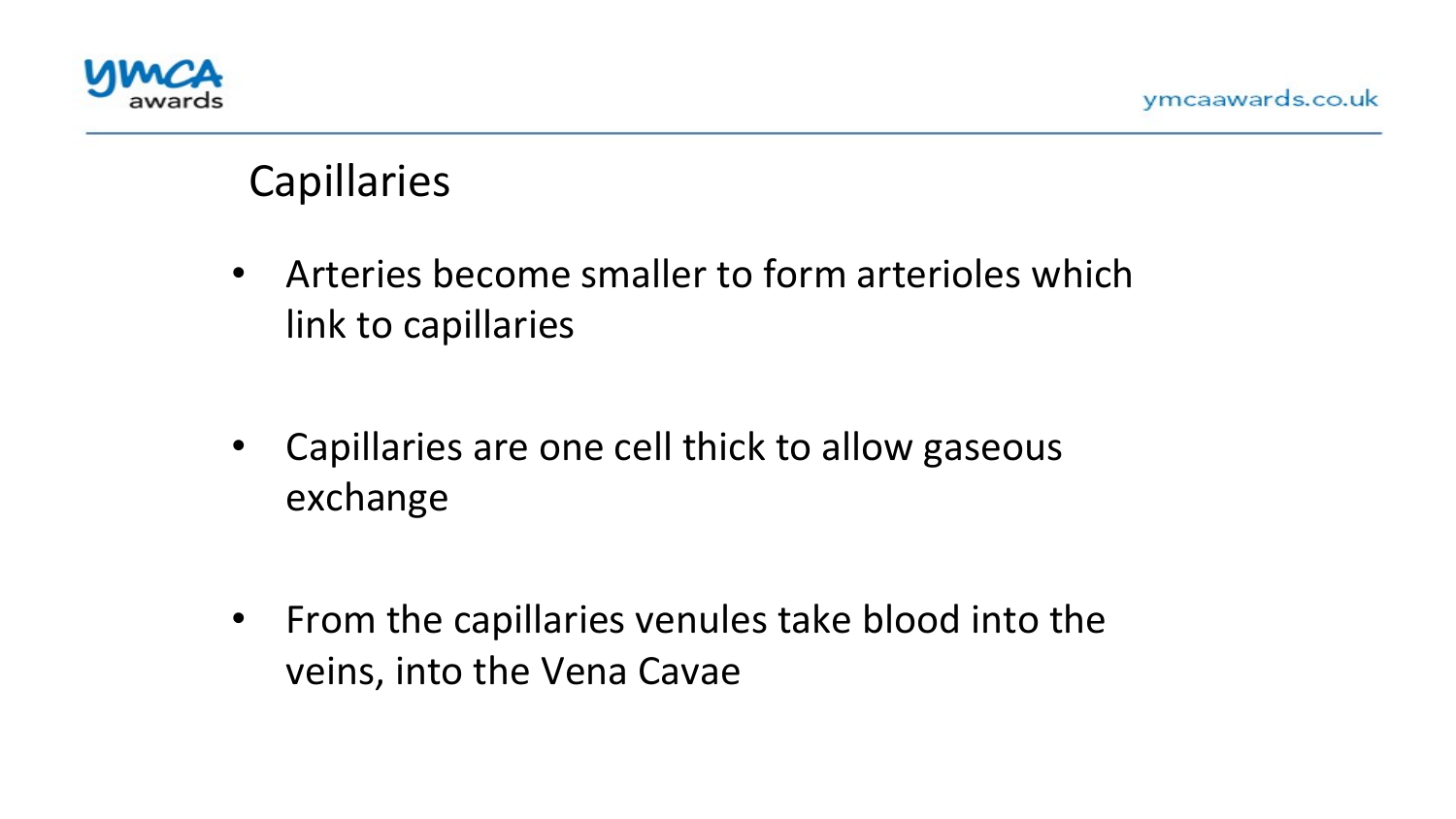#### **Blood Circulatory System**



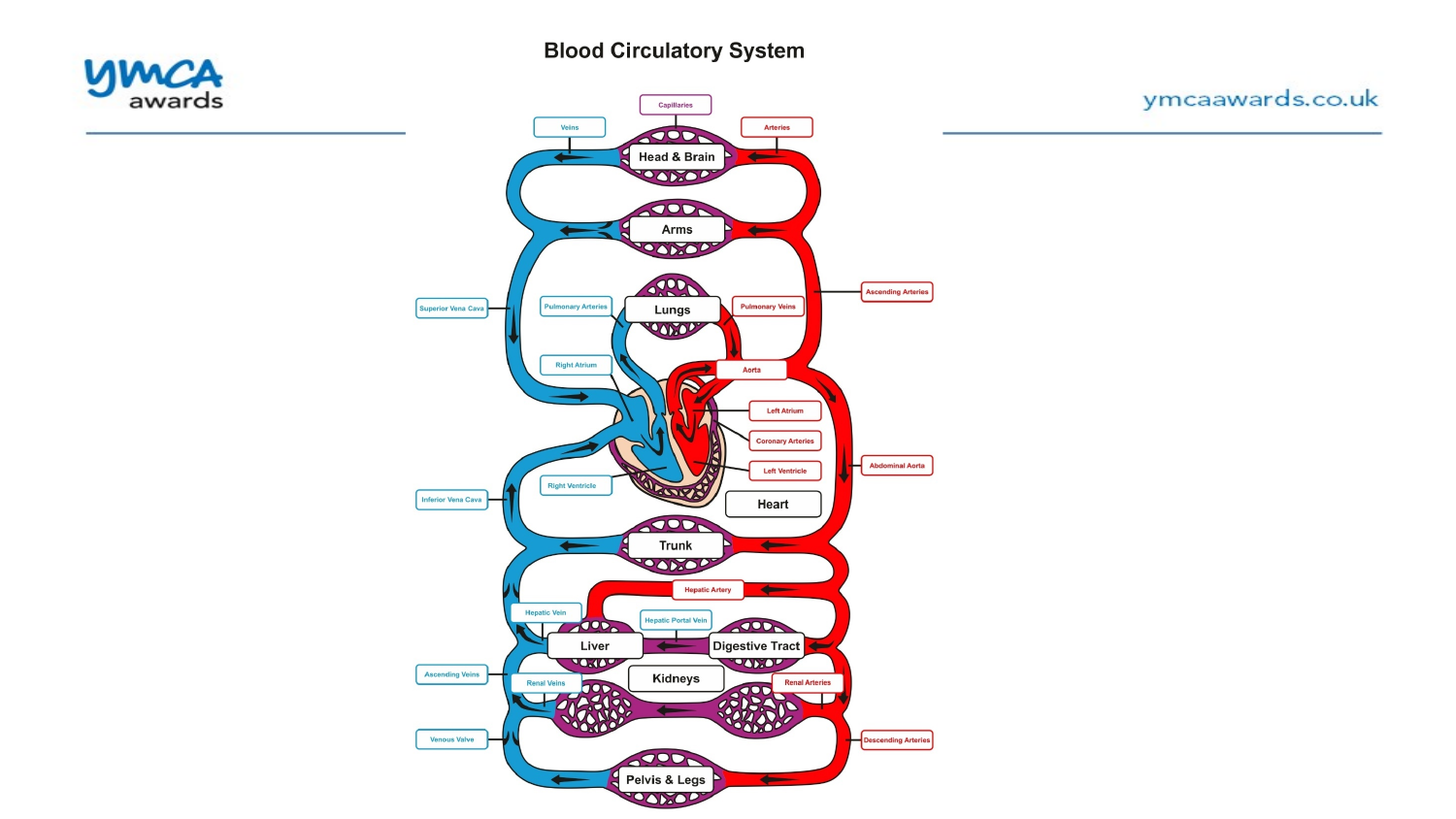

# Blood flow through the heart

- The atria receive blood from the body or lungs
- The ventricles pump blood to the body or lungs
- The left atrium receives oxygenated blood from the lungs via the pulmonary veins
- The right atrium receives blood from the vena cava
- The left ventricle pumps oxygenated blood through the aorta to the rest of the body
- Two large veins (inferior and superior vena cava) return de-oxygenated blood from the body to the right atrium
- When the right ventricle contracts, de-oxygenated blood is pumped to the lungs via the pulmonary arteries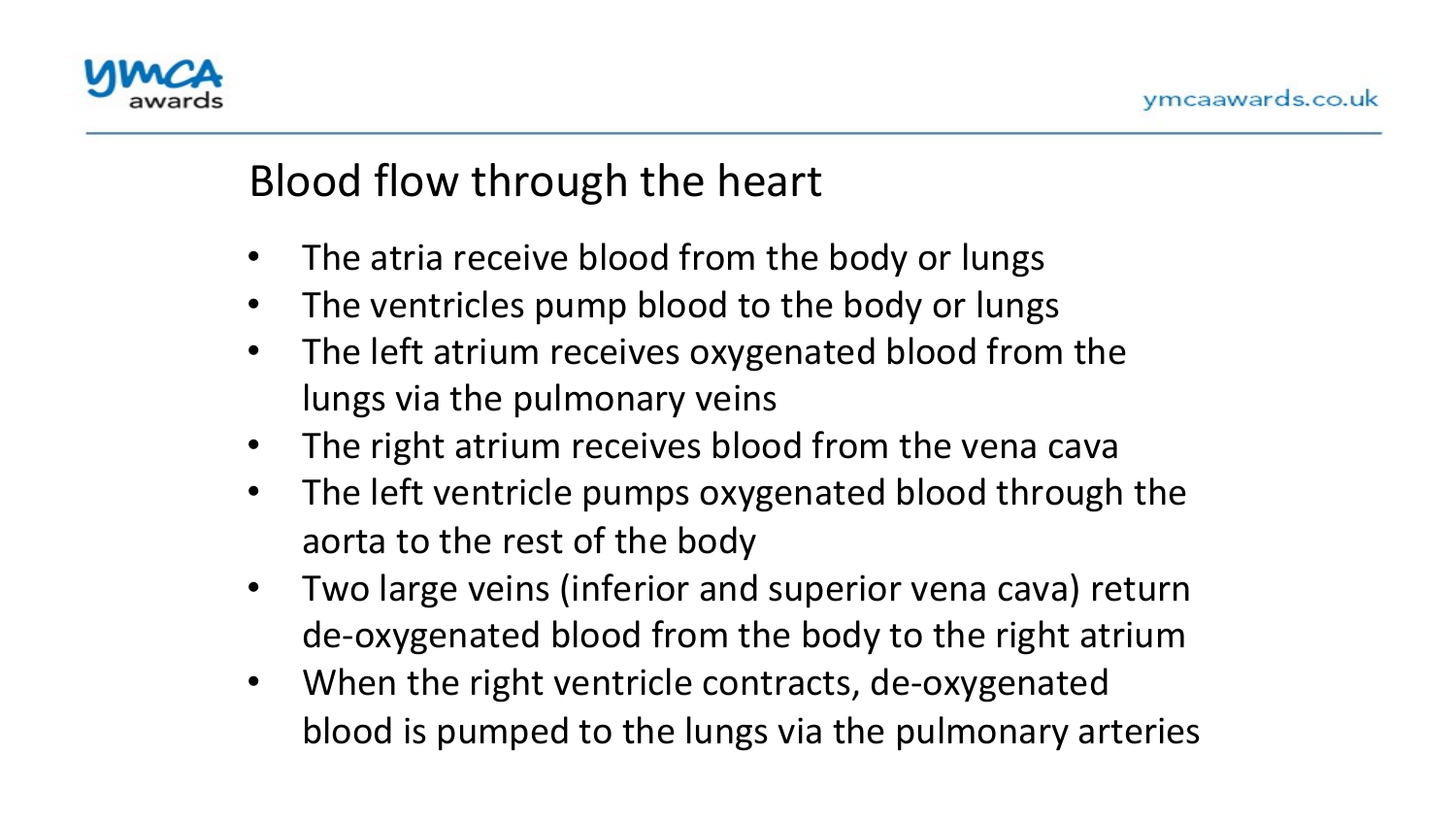

# Cardiac cycle

The cardiac cycle is the sequence of events in one beat of the heart (the alternate contraction and relaxation of the heart)

- Systole the contraction phase which causes a volume of blood to be pumped to the arteries
- Diastole the relaxing phase blood flows into the heart from the veins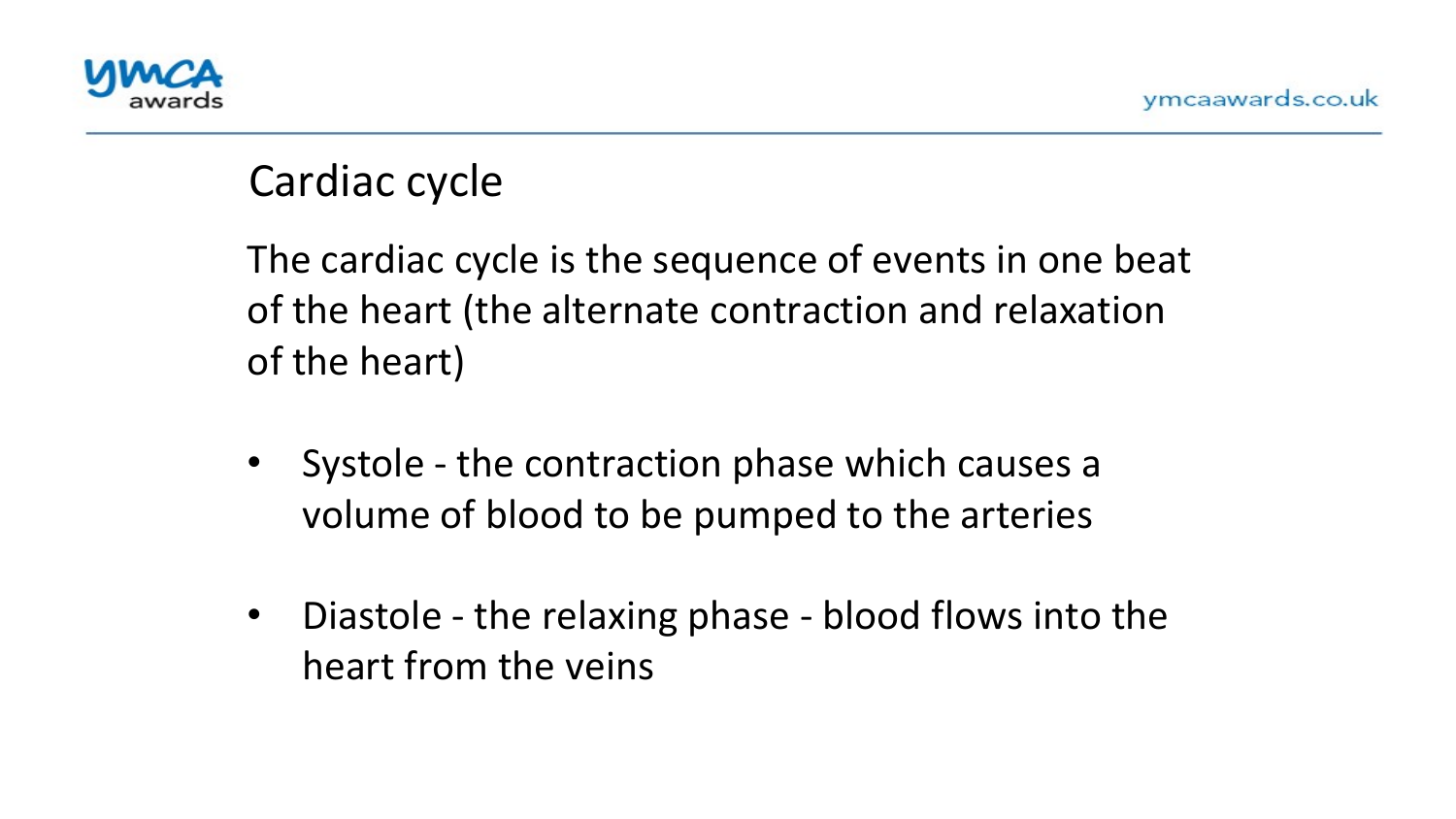

### Heart rate

A healthy adult resting heart rate is between 60–80 beats per minute (bpm)

A well-conditioned individual may have a resting heart rate of around 35–50 bpm

The heart is a muscle and, just as skeletal muscles get stronger when exercised, so does the heart.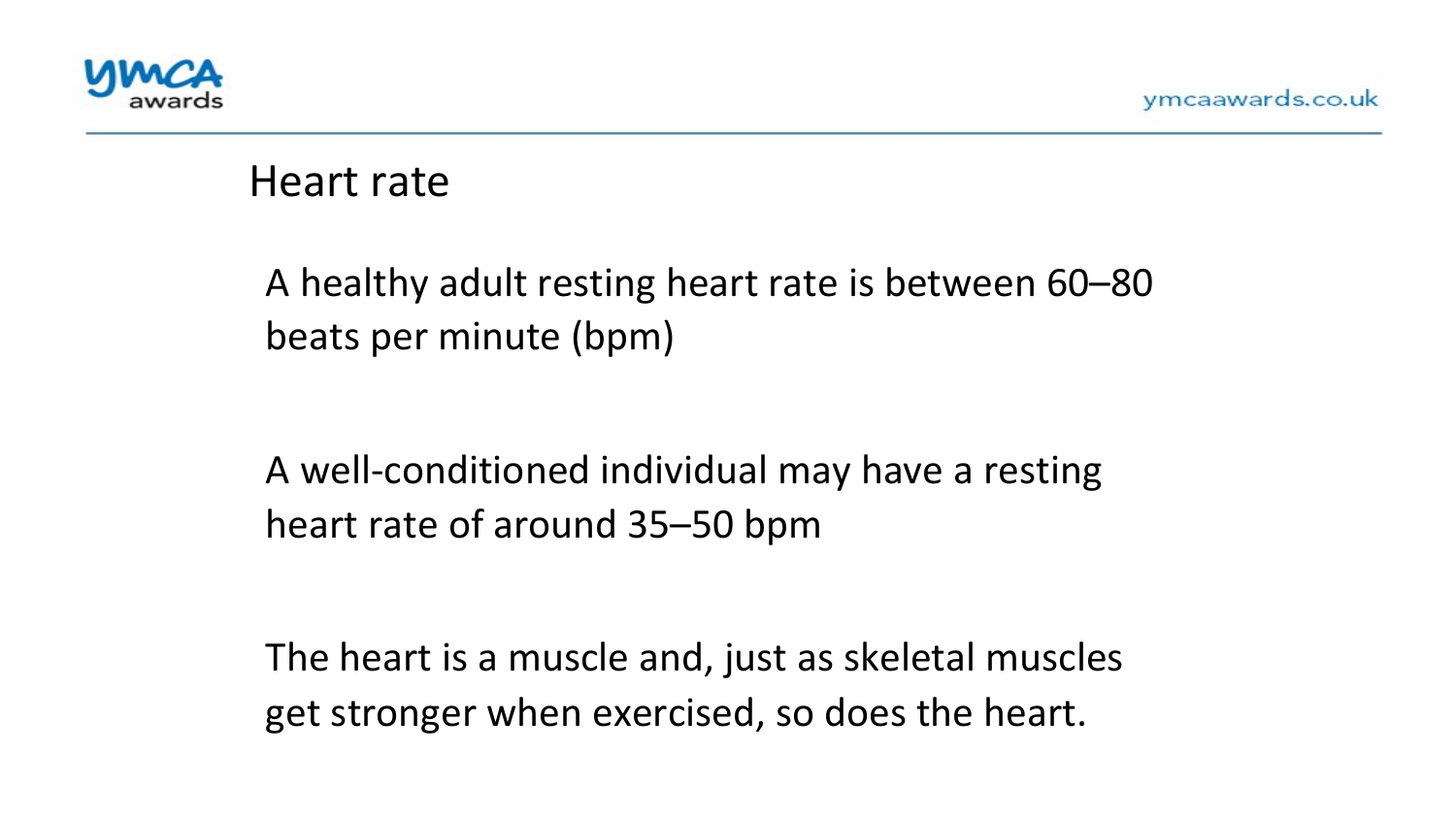

# Stroke volume

The stroke volume is the amount of blood pumped by a ventricle per heartbeat

A normal stroke volume at rest is between 70–80ml per beat In well-trained individuals, it may be 100–110ml per beat 

During exercise, the stroke volume increases. In welltrained individuals, values as high as 200ml per beat have been recorded.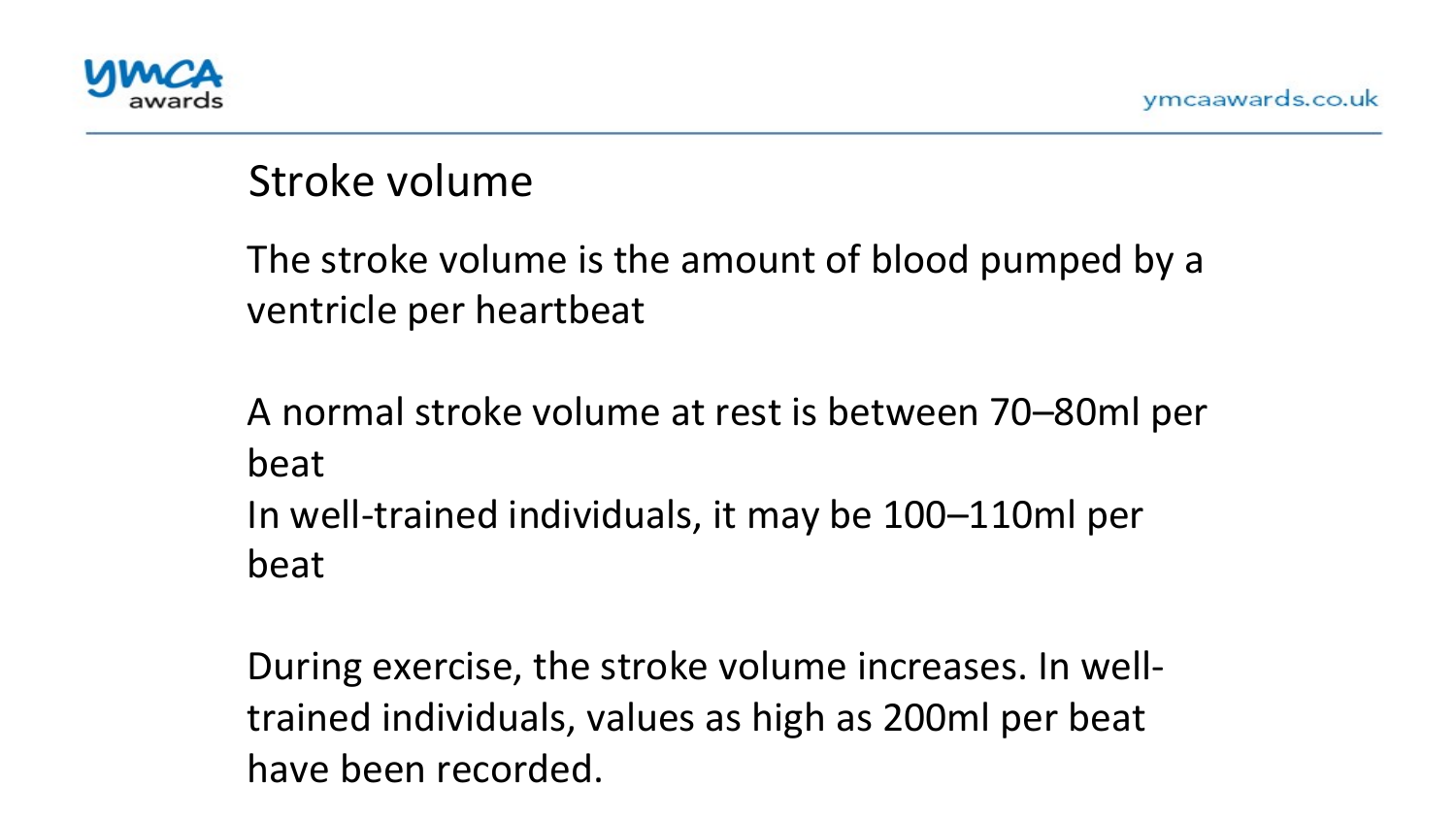

# Cardiac output

Cardiac output is the amount of blood pumped out by the ventricles in one minute

During exercise, cardiac output must increase to meet the body's demand for oxygen

Cardiac output  $=$  stroke volume x heart rate

If an average stroke volume is 71ml, and an average resting heart rate is 70 bpm, cardiac output =  $71 \times 70 = 4,970$ ml per minute, or nearly 5 litres of blood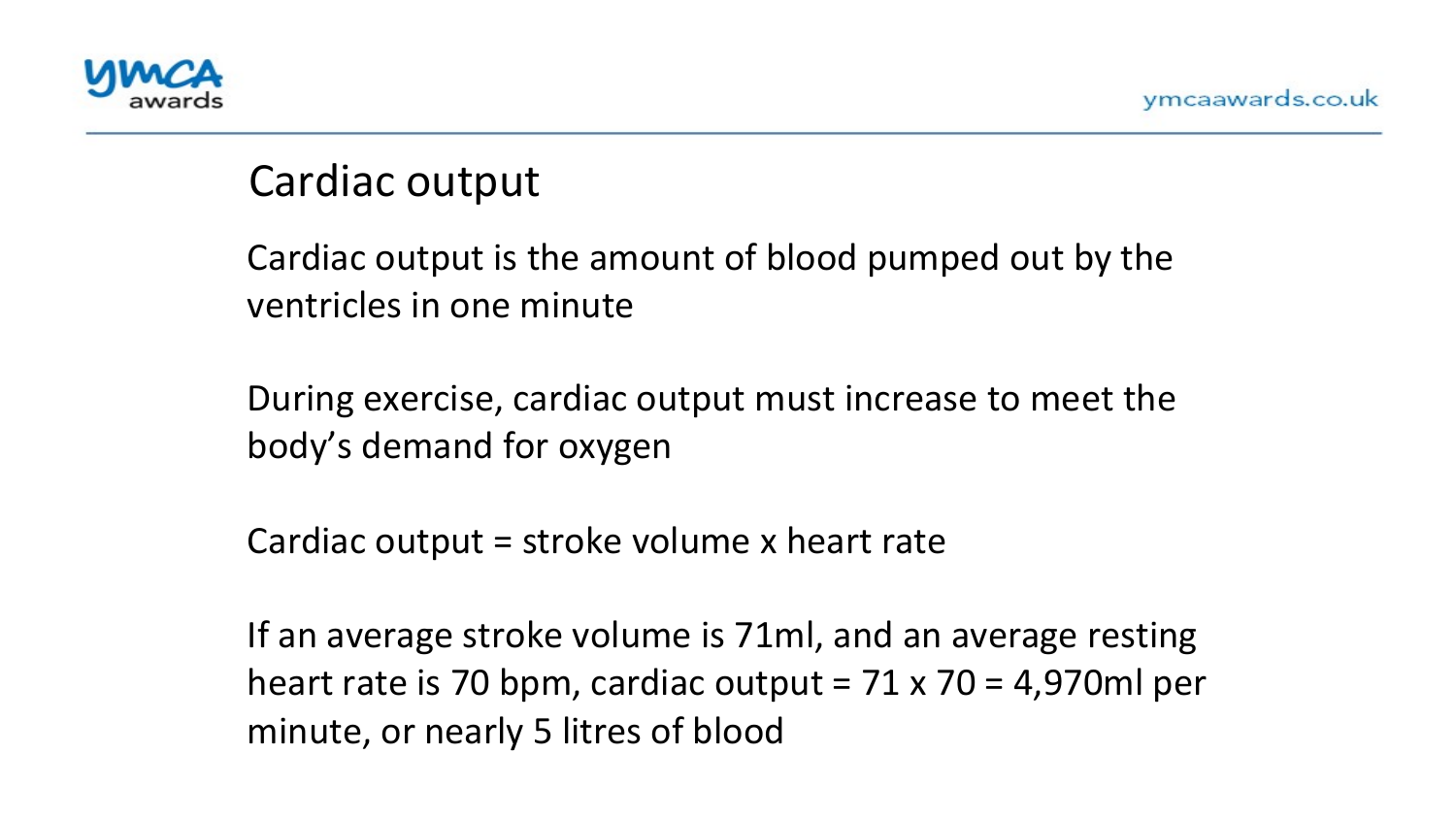

# Pulmonary and systemic circulation

Pulmonary circulation 

- The flow of blood from the right side of the heart to the lungs and then back to the left side of the heart
- Lower pressure

Systemic circulation

- The flow of blood from the left side of the heart to all parts of the body
- Higher pressure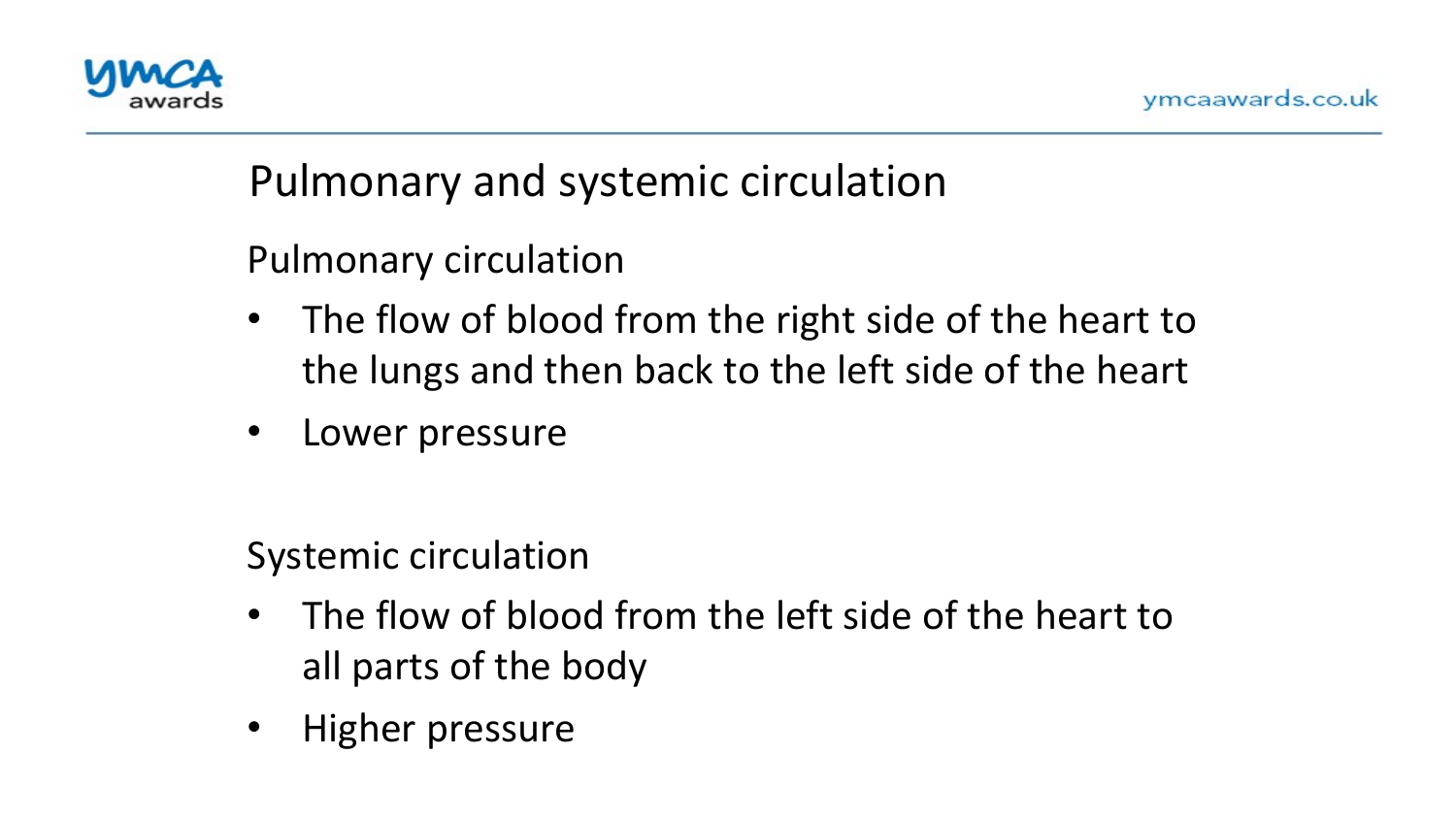

# Blood pressure

- The measure of force against the artery walls
- Produced by the contraction of the heart
- Systolic blood pressure is the pressure in the arteries during ventricular contraction
- Diastolic blood pressure is the pressure in the arteries during ventricular relaxation
- Regular exercise can lead to the reduction or normalising of high blood pressure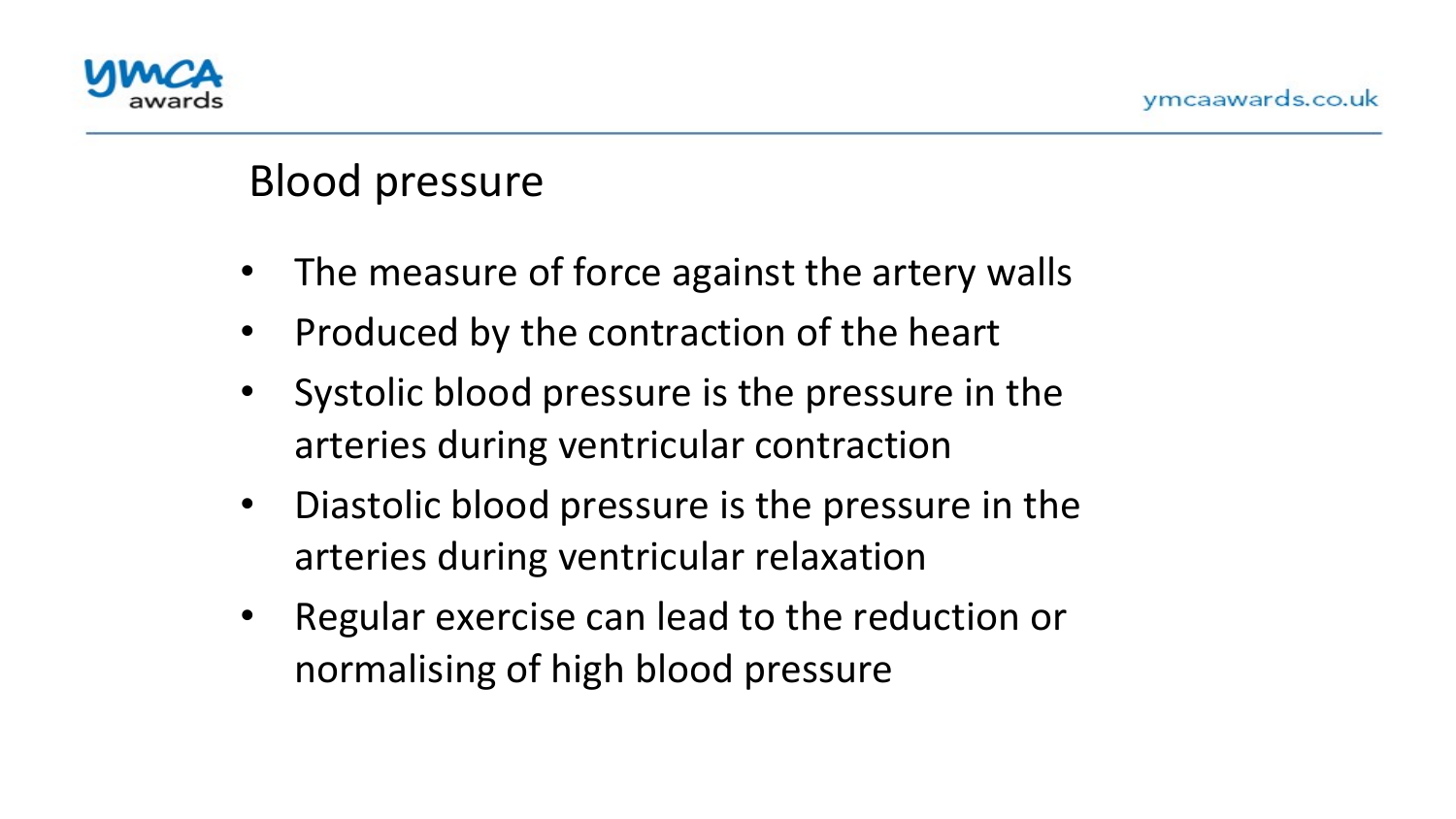

# Blood pressure

#### Hypotension is low blood pressure - 90/60mmHg or less

Pre-hypertension (elevated blood pressure) above 120/80 mmHg but below 140/90 mmHg

Hypertension is high blood pressure - 140/90mmHg or higher

Stage 1,2 and 3 hypertension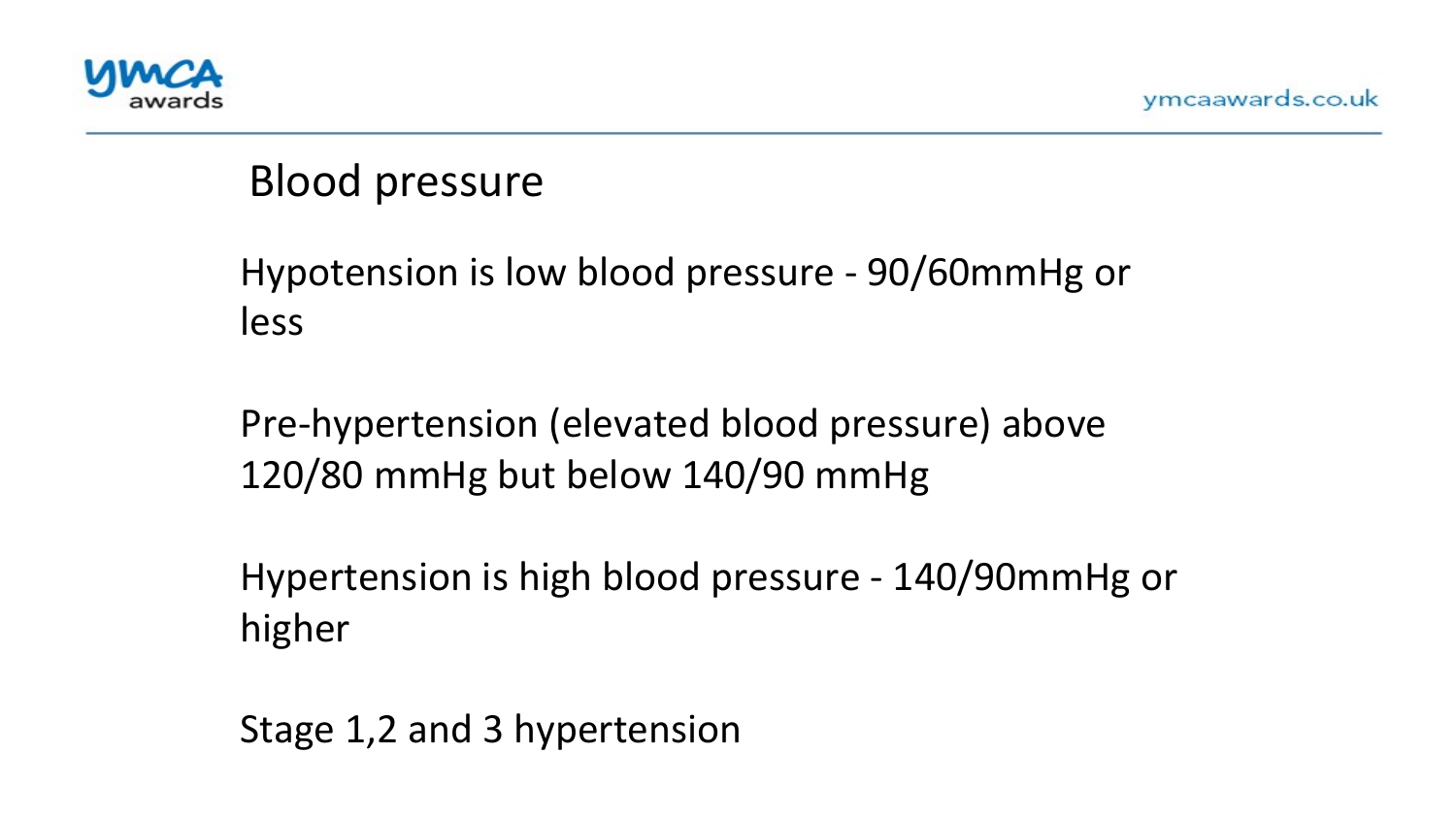



# Blood pressure  $-$  NICE guidelines

**Stage 1 hypertension** 140/90 mmHg or higher

#### **Stage 2 hypertension**

160/100 mmHg or higher

#### **Severe hypertension**

Systolic blood pressure is 180 mmHg or higher, or diastolic blood pressure is 110 mmHg or higher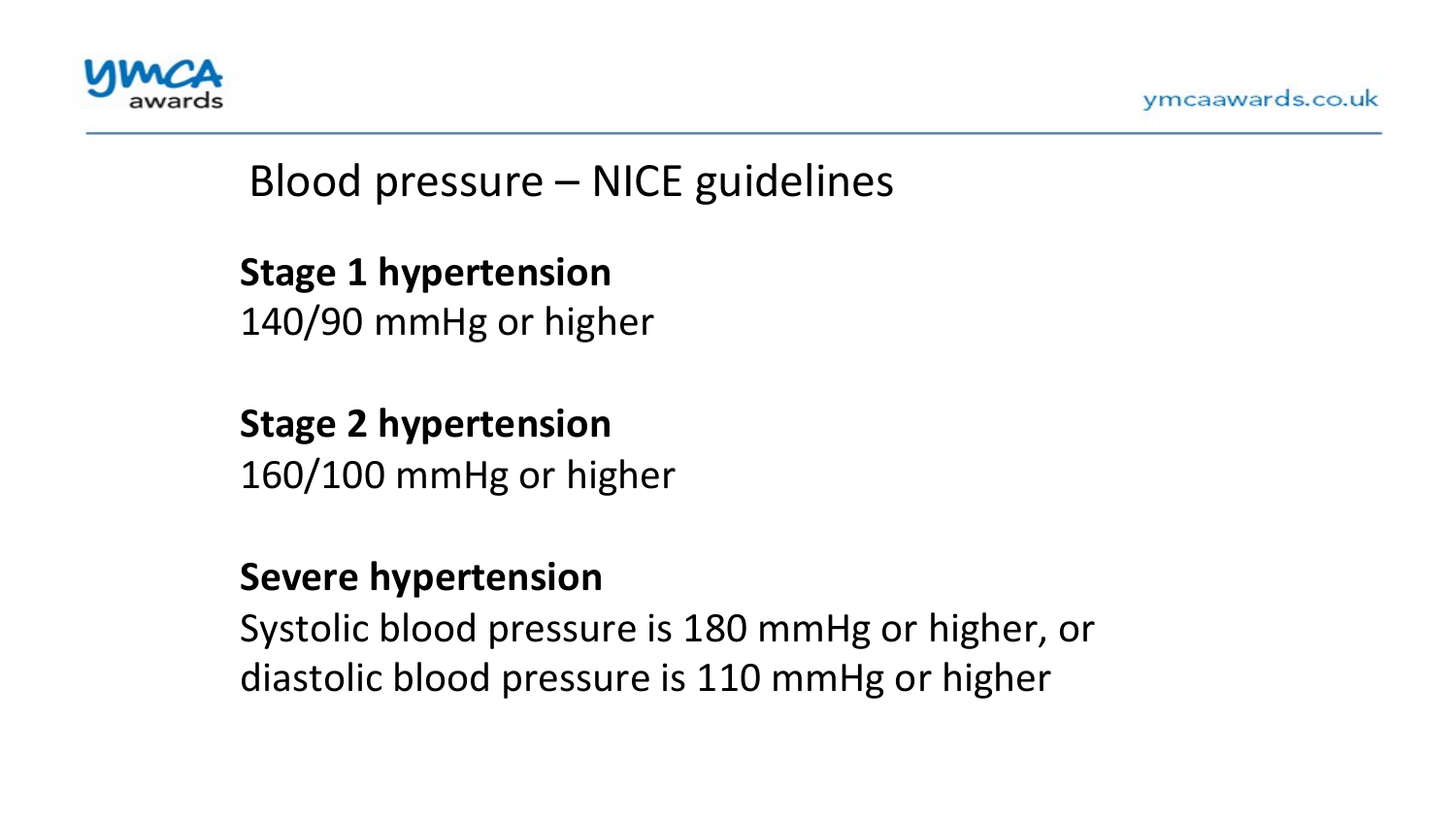

### Blood pressure guidelines

#### Blood pressure guidelines vary depending on what resource you are using

| <b>Classification of Blood Pressure for Adults</b> |                    |                     |
|----------------------------------------------------|--------------------|---------------------|
| <b>BP</b> Classification                           | Systolic BP (mmHg) | Diastolic BP (mmHg) |
| Normal                                             | $<$ 120            | And $< 80$          |
| Pre-hypertension                                   | 120-139            | Or 80-89            |
| Stage 1 Hypertension                               | 140-159            | Or 90-99            |
| Stage 2 Hypertension                               | >160               | Or $\geq 100$       |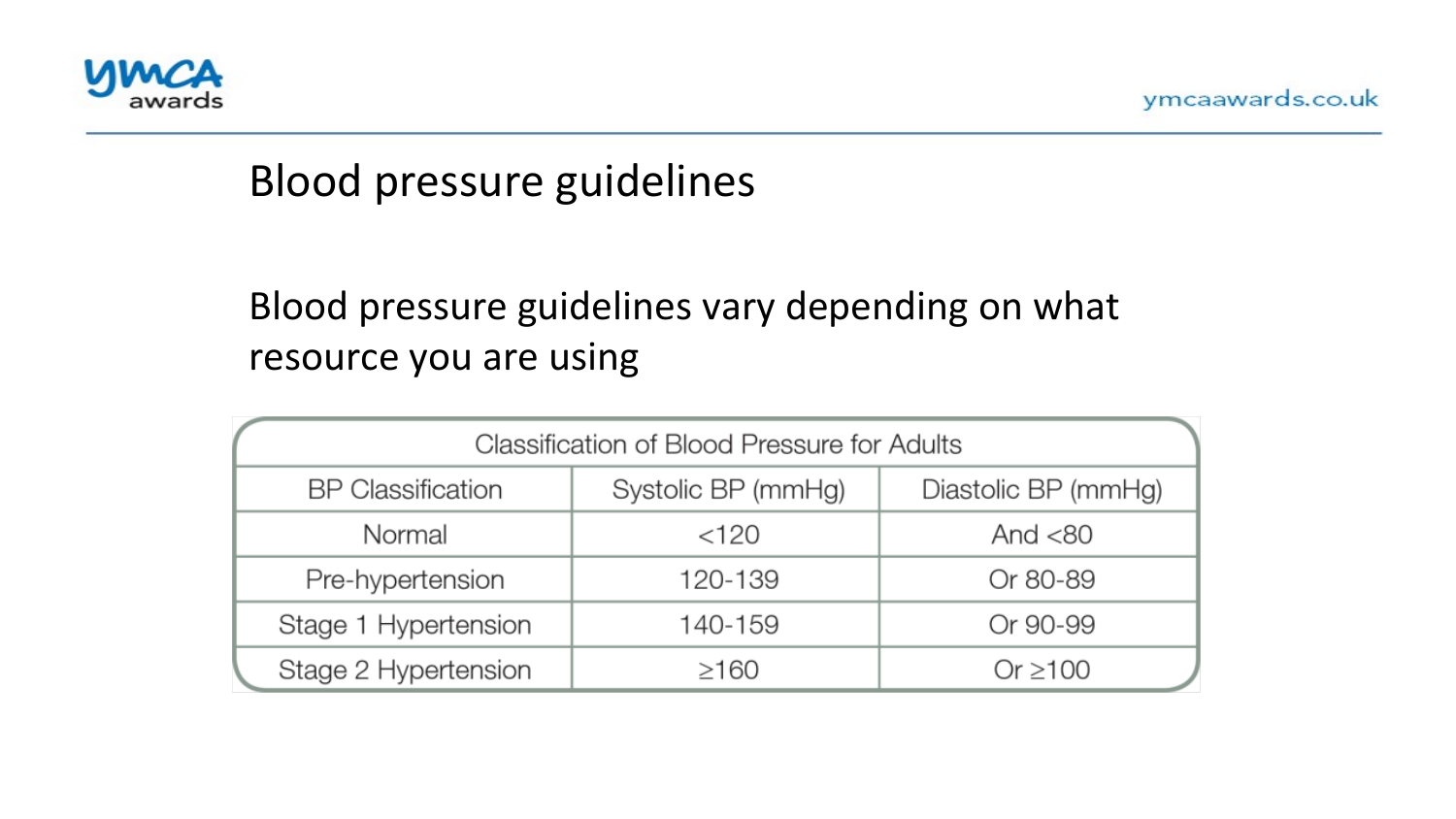

# Blood pressure

Check the current and up-to-date guidelines detailed from the following bodies:

- British Heart Foundation (BHF)
- World Health Organisation (WHO)
- National Institute for Health and Clinical Excellence (NICE)
- American College of Sports Medicine (ACSM)